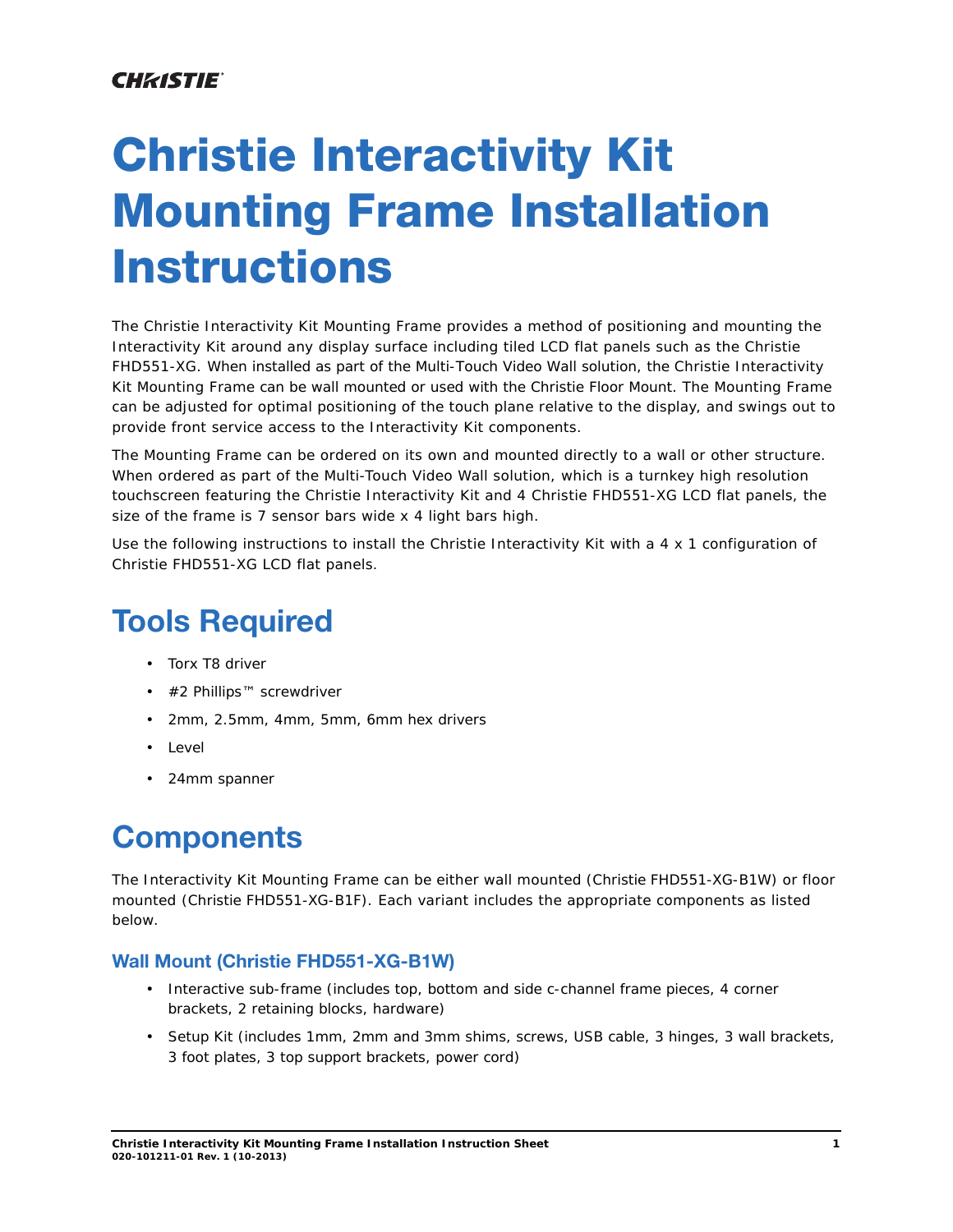- Interactivity Kit components (includes master controller, light bar connectors, sensor bar connectors, top and bottom corner connectors (no electronics), top, bottom, and side light bars, hardware)
- FHD551-XG panels and panel mounts

### **Floor Mount (Christie FHD551-XG-B1F)**

- Interactive sub-frame (includes floor stand, adjustable foot assembly, center skin, security brackets, top, bottom and side c-channel frame pieces, hardware)
- Setup Kit (includes 1mm, 2mm and 3mm shims, screws, USB cable, 3 hinges, 3 wall brackets, 3 foot plates, 3 top support brackets, power cord)
- Interactivity Kit components (includes master controller, light bar connectors, sensor bar connectors, top and bottom corner connectors (no electronics), top, bottom, and side light bars, hardware)
- FHD551-XG panels and panel mounts

### **Additional Resources**

- MP10 LCD Video Wall Mount Instruction Sheet (P/N: 020-100726-xx)
- Christie Interactivity Kit User Manual (P/N: 020-100856-03)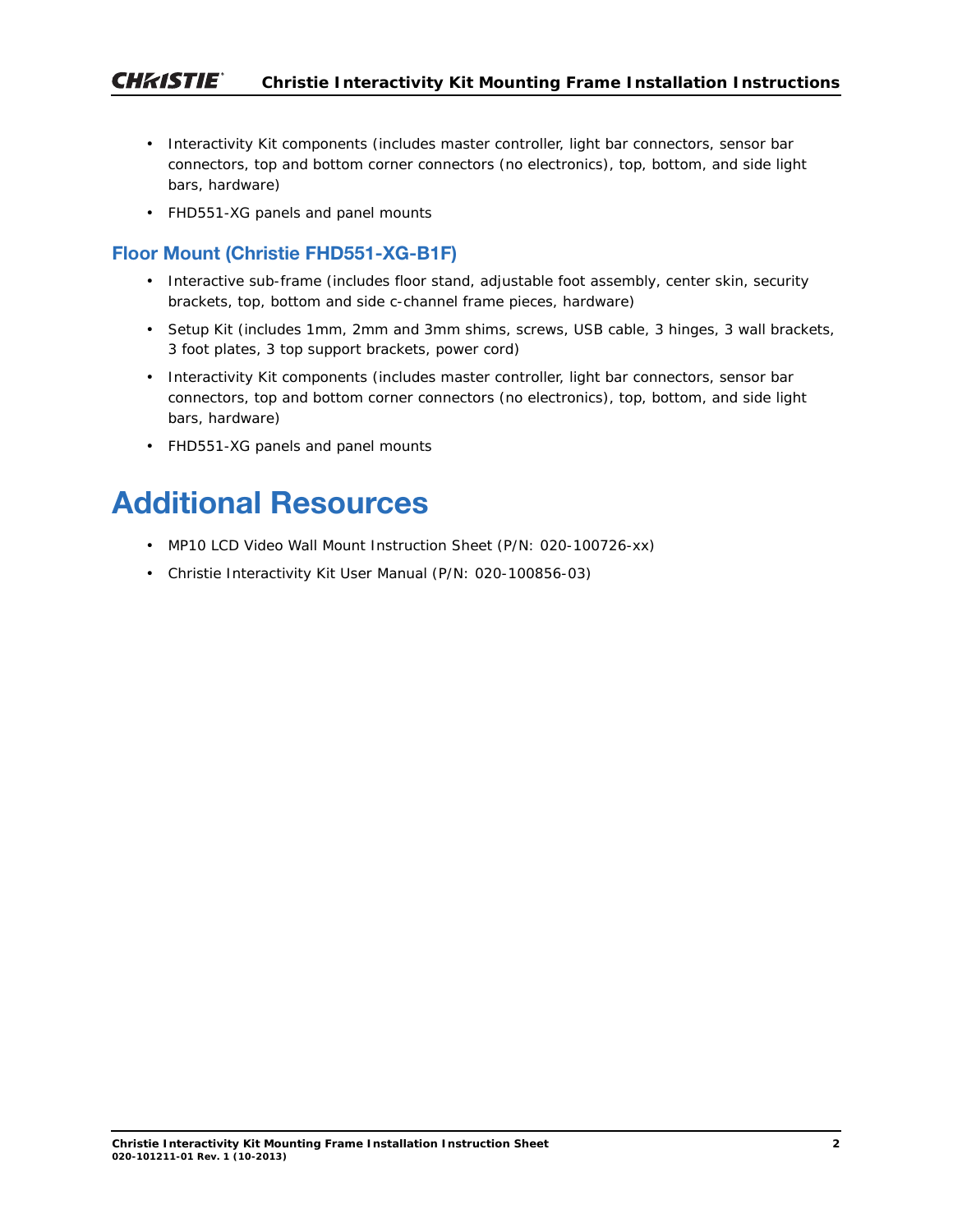## **Instructions**

### Remove Brackets from Sensor Bar Connectors and Light Bar Connectors

The corners, sensor bar connectors, light bar connectors, and master controller are shipped with metal brackets that must be removed before the bars are installed onto the frame.

- 1. Remove the brackets from the top and bottom corners, and from the sensor bar connectors and light bar connectors.
	- a. Using a 2.5mm hex driver, remove the 2 screws attaching the two metal brackets on each of the corners.
	- b. Remove the screws attaching the metal brackets on each of the light bar connectors and sensor bar connectors.
- 2. Remove the 2 brackets from the master controller.
	- a. Using the 2.5mm hex driver, remove the screws attaching the corner cover on the master controller.



Set the corner cover and screws aside.

b. Remove the 2 screws from the corner of the sensor board.

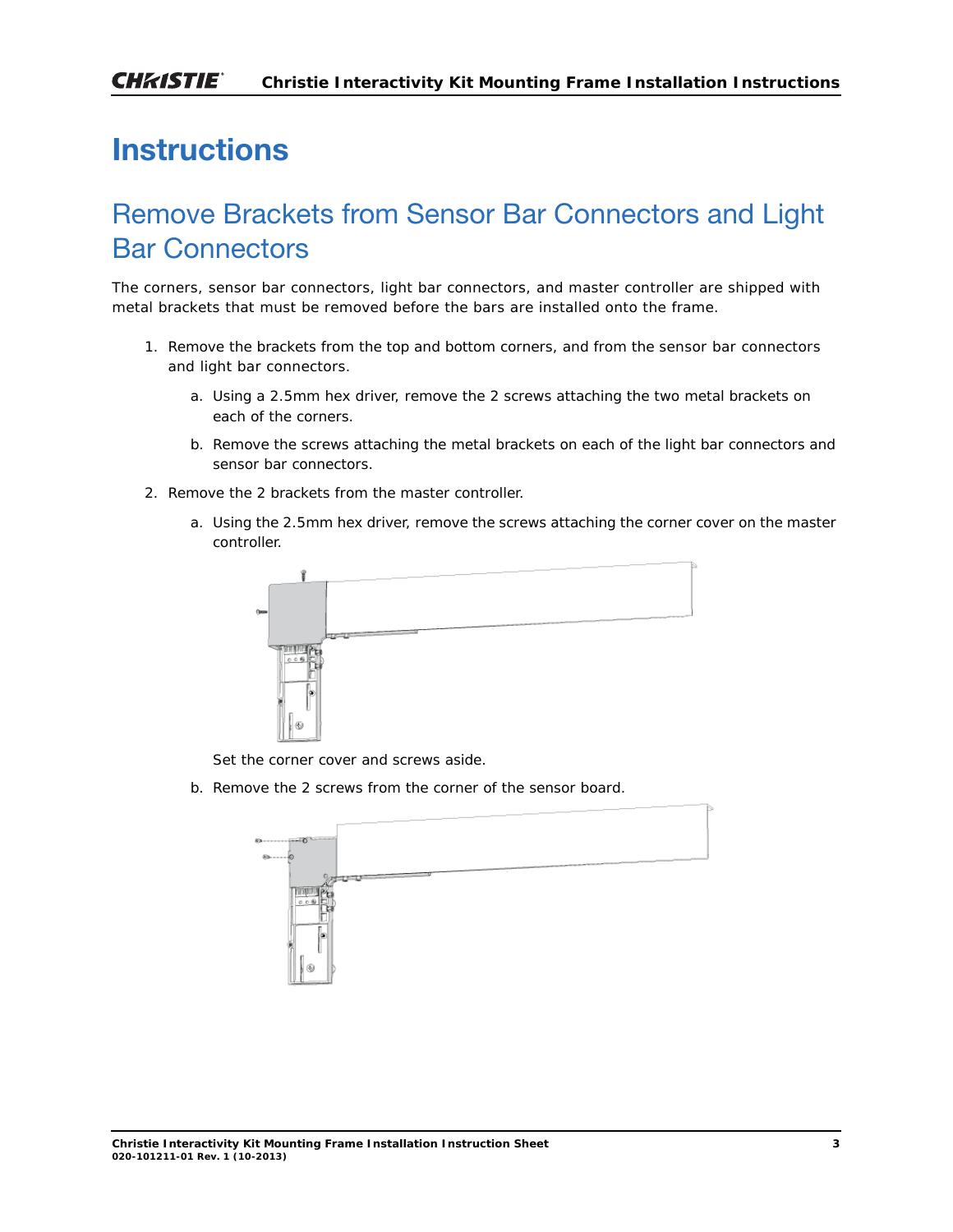c. On the back of the master controller, remove the 2 screws from the plastic cover around the USB port, ethernet port, and power connection and the 1 screw beside the ports.



- d. Separate the corner from the master controller board.
- e. Remove the screw attaching the metal bracket from the master controller.



f. After removing the metal bracket, reinsert the corner piece into the master controller sensor board and reassemble the master controller by following these steps in reverse order.

### Assemble Interactive Sub-Frame

1. Slide 2 retaining blocks into the c-channel of the top bar. Loosely fasten them near the center with 2 M4 screws each.





Install the corner bracket equipped with USB, power, and Ethernet connectors in the top right corner.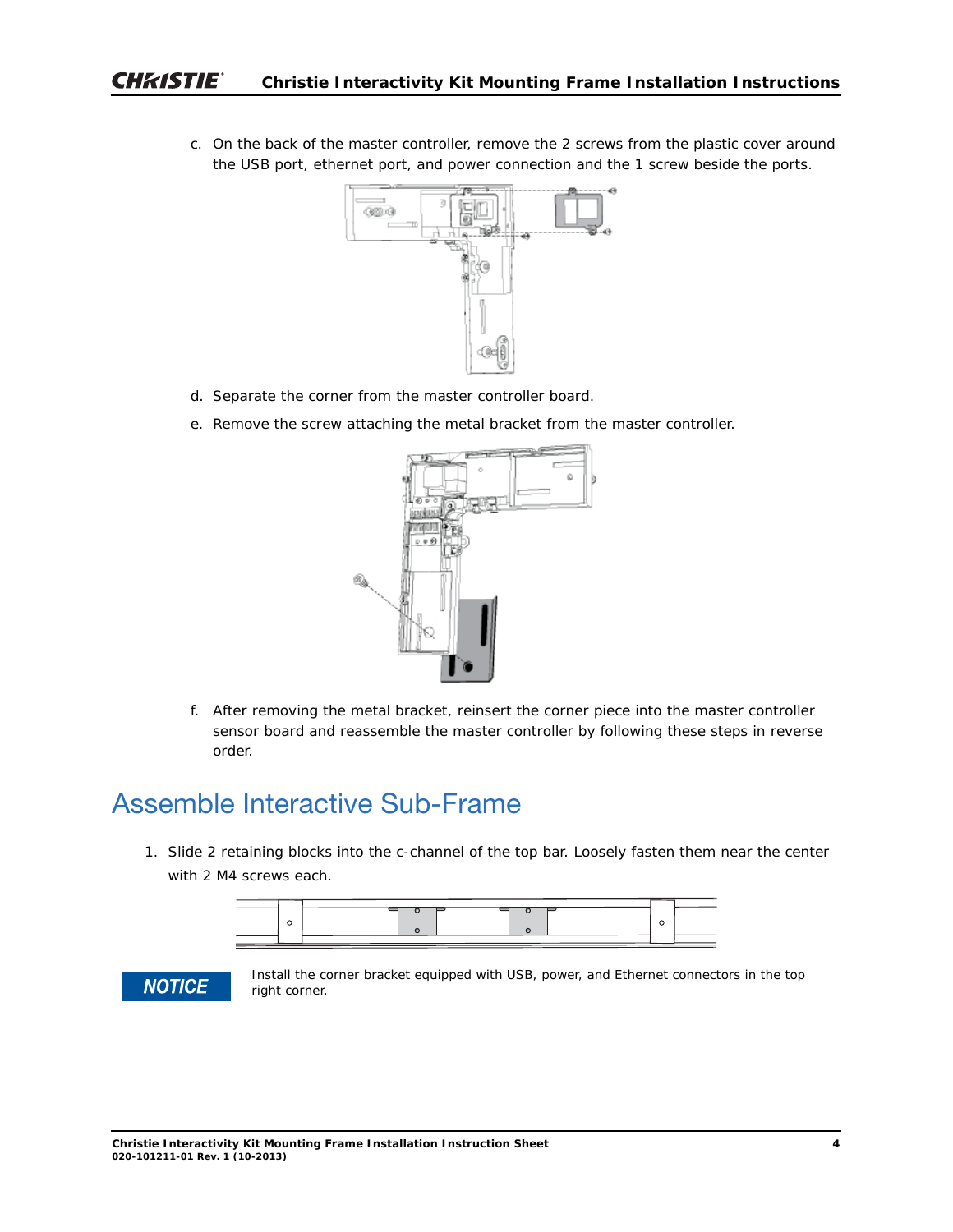#### **CHRISTIE® Christie Interactivity Kit Mounting Frame Installation Instructions**

- 2. Secure the top bar to the left and right sides using the corner brackets. Slide the brackets into the c-channel and secure with 4 M3 screws.
- 3. Use remaining corner brackets to secure the bottom bar.

### Install Connector Bars

**NOTICE** 

Do not use power tools to install the connector bars. Each connector bar is marked to indicate where it should be installed on the sub-frame.





1. Starting at one side, begin installing connector bars to the front side of the interactive subframe. Fasten with 2 screws each.

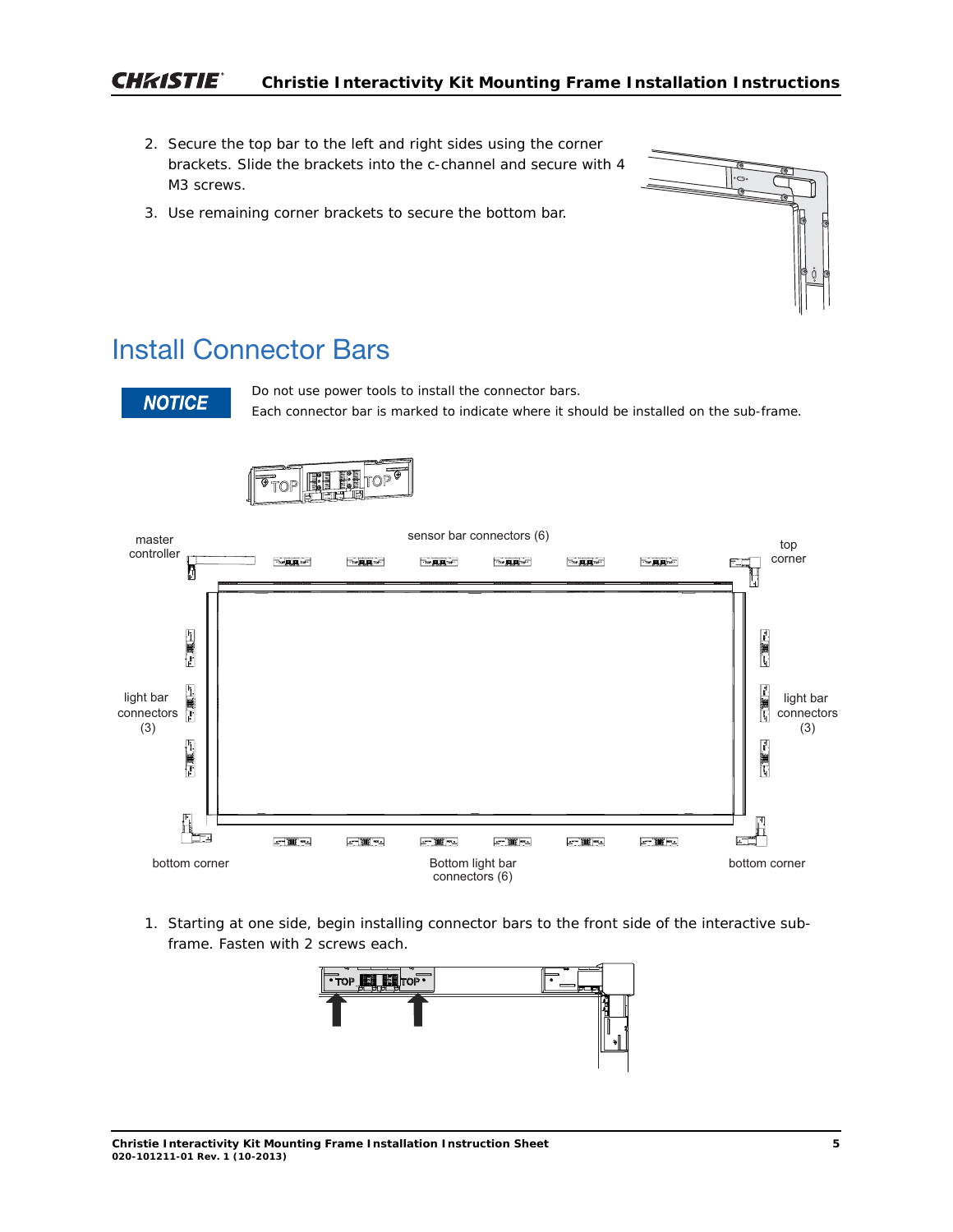2. Secure the top and bottom corners using 2 screws each.



### Install Sensor and Light Bars

Install sensor bars along the top of the sub-frame, working from left to right. Side light bars are slightly shorter than bottom light bars.

### **NOTICE**

Do not slide the sensor bars onto the connectors or force a connection, this could damage the contacts. Failure to comply may result in equipment damage.

1. Holding the sensor bar at a 45º angle to the connector, hook it onto the outer back edge of the connector bar then slowly rotate it forward into position. If you fail to make a connection with the contacts on the connector bar, remove the sensor bar and try again. Do not slide the sensor bar onto the connector bar or try to force a connection.



2. Once the sensor bar is installed, adjust the connector bar slightly to center its captive screws with the slots on the bottom of the sensor bar. Loosely tighten screws at this point to allow for later adjustments once all the sensor bars are installed.





Each sensor connector bar and light connector bar is connected with two screws. The master connector is attached with only one screw.

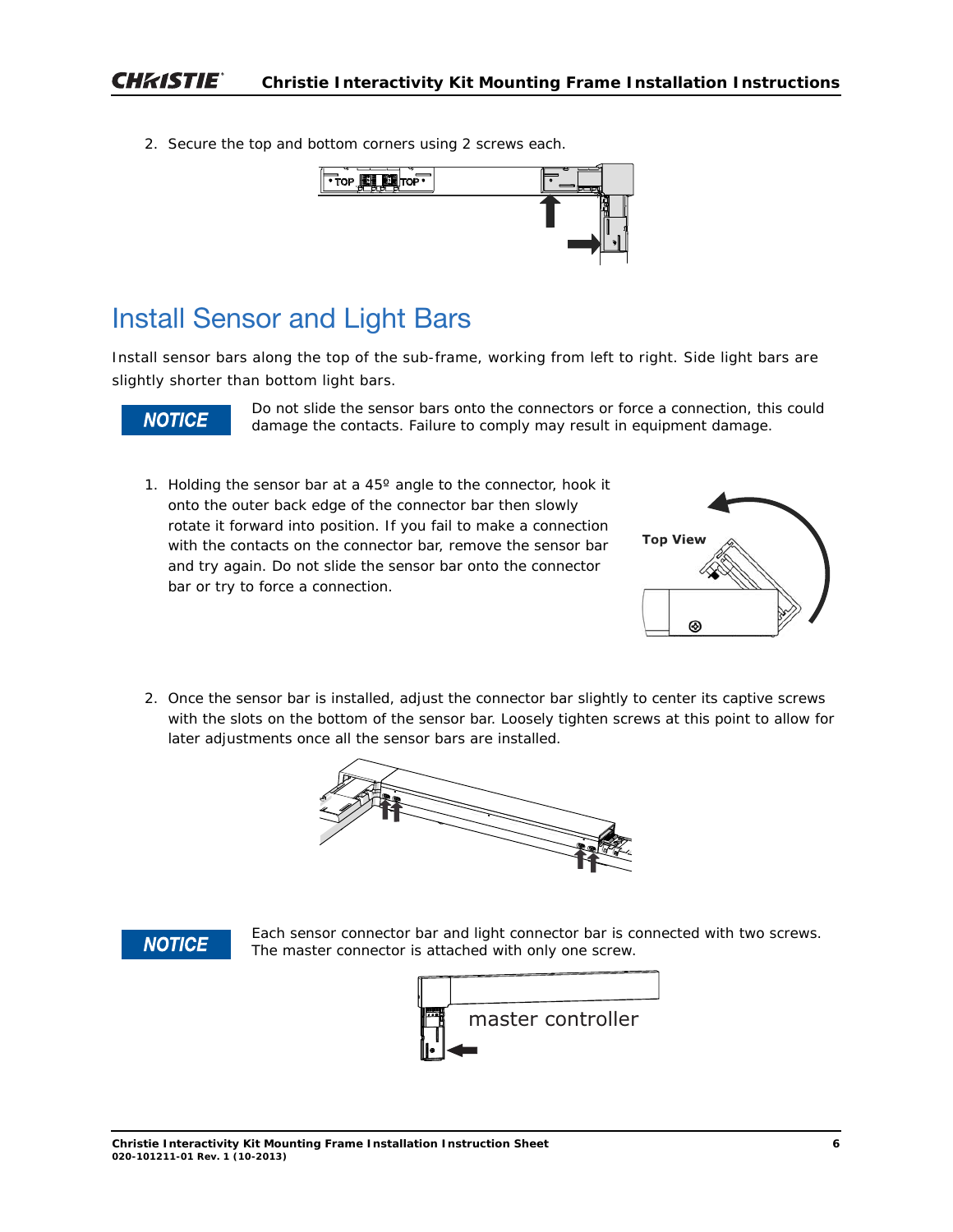3. Repeat step 1 and 2 to mount all sensor bars except the top middle sensor bar.

The sensor bar in the middle of the assembly must be mounted after the entire assembly is hung on the hinge and with the pins from the hinge retainer engaged with the hinge, and hinge retainer is fastened to the sub frame. See *[Hang the Completed Assembly](#page-7-0)* on page 8.

4. Install light bars along the sides and bottom of the sub-frame in the same manner as the sensor bars.



Side light bars are slightly shorter than bottom light bars.

- 5. Manually adjust the bars as you are installing them to minimize the gaps between them.
- 6. When everything is installed and gaps are evenly spaced, tighten the screws on the sensor and light bars.

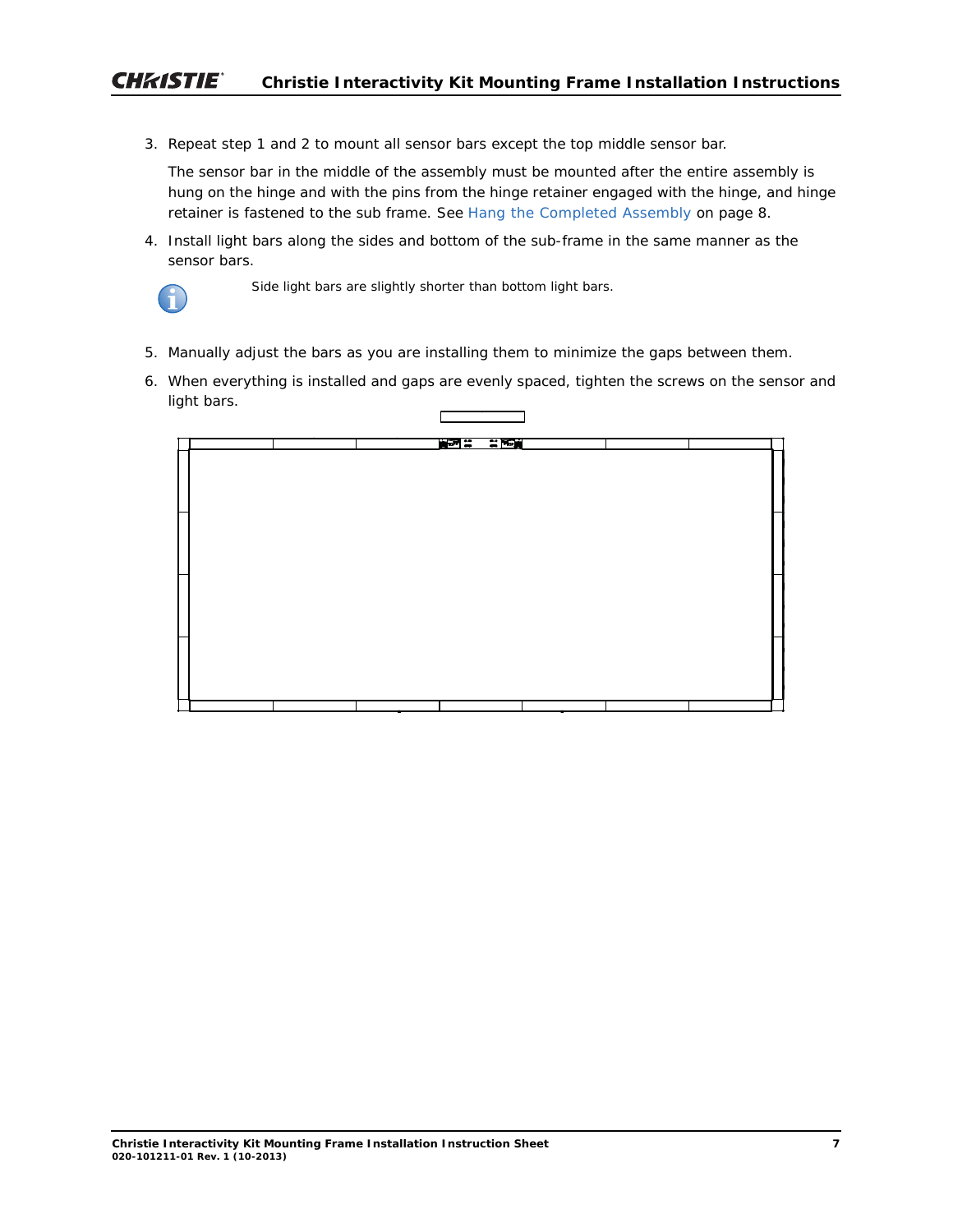# **Wall Mount**

### Install Wall Mounted Components

The interactive sub-frame gets mounted directly to the wall using 3 top hinges and 3 bottom steel mounting brackets. Use the mechanical drawings provided to determine the exact location for these in relation to your LCD panels.

1. Secure 3 hinges to the wall above the LCD panels with 2 screws each.



2. Secure 3 brackets to the wall below the LCD panels using 4 screws in the corner holes only. The 3 holes that run vertically down the center of the bracket are used to engage the threaded rod on the bottom frame which allows for adjustment.

### <span id="page-7-0"></span>Hang the Completed Assembly

1. Hang the completed interactive assembly by hooking the wall hinges into the frame's top cchannel. Slide the retaining blocks so that it engages the center hinge and fasten the 4 M4x10mm phillips screws.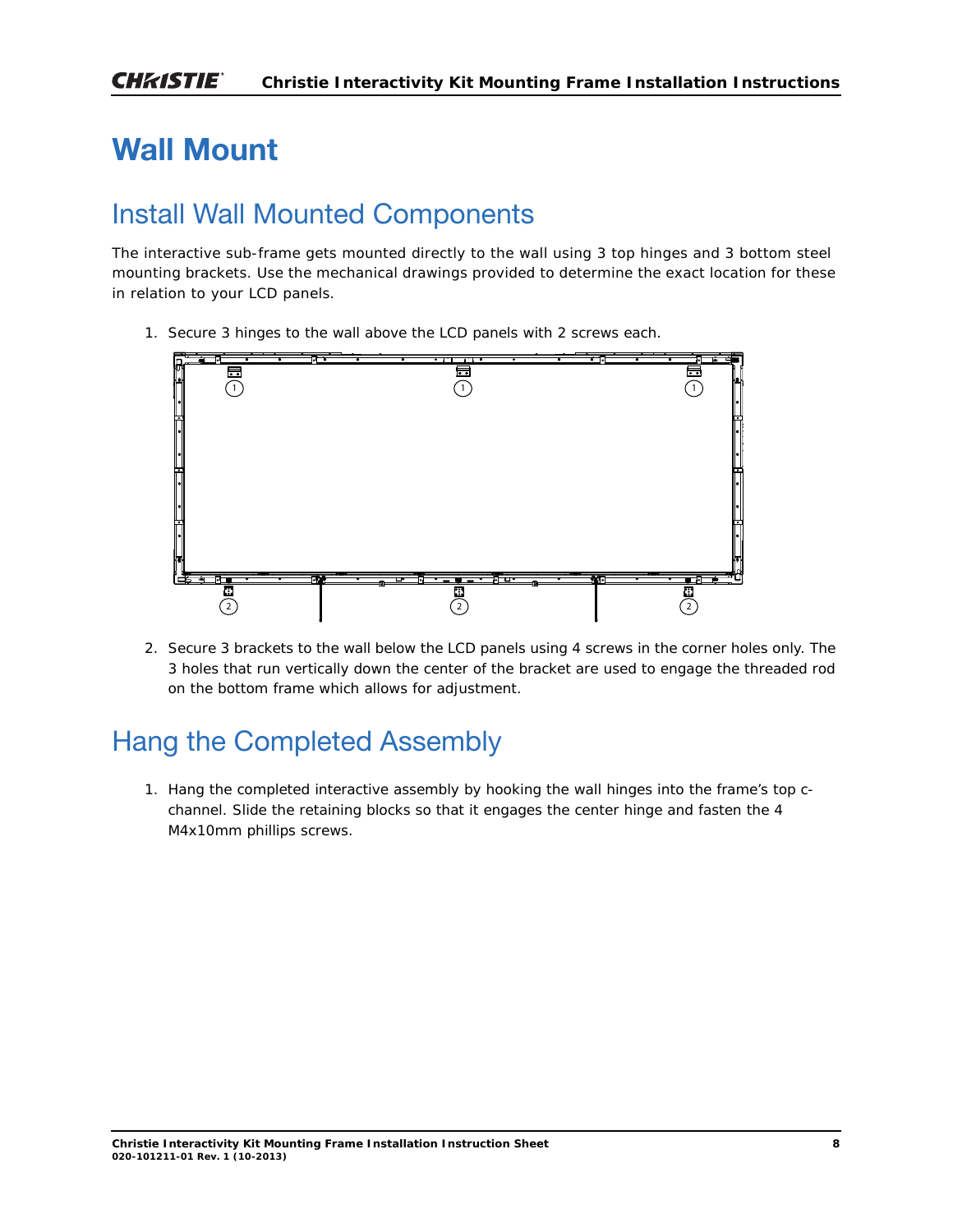To access the 4 screws, the middle sensor bar on top must be removed. Alternatively, do not install the middle bar until after the frame has been attached to the wall. Shims are provided in the event the frame is not sitting against the wall evenly.



- 2. Insert the 3 threaded rods located on the bottom of the frame into the center hole of the bottom wall brackets.
- 3. To ensure optimum functionality of the Interactivity kit, the distance between the light sensor bars to the glass surface of the LCD flat panel must be  $13 \pm 3$ mm. You can move the plane back and forth by adjusting the three threaded rods on the bottom frame or by adjusting the carriage mount and by adding or removing shims to the rear surface of the hinge bracket.



4. To prevent accidentally removing the sensor frame assembly, fasten the security bottom bracket to the bottom C-Channel at two places.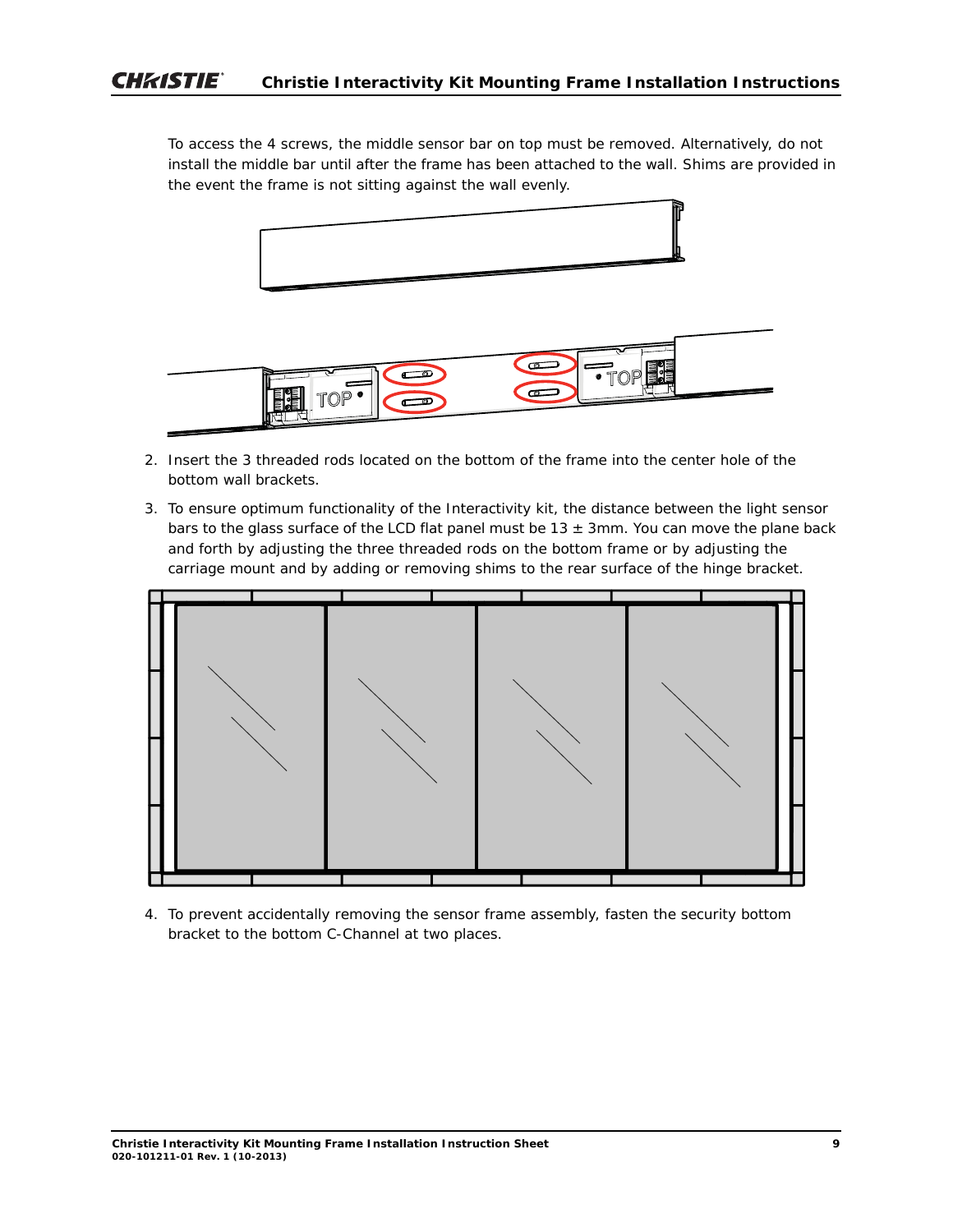# **Floor Mount**



The floor mount is an alternative method for mounting the FHD551-XG panels of a Multi-Touch Video Wall with the Interactivity kit. It is shipped as two separate halves that get fastened together. The LCD flat panels and the interactive frame gets mounted directly to the floor mount.

- 1. Determine site location.
- 2. Secure the two sides of the floor mount together using M8X110mm bolts.

This ensures that the two halves are more or less level and plum, but fine tuning must be done.



- 3. Install a center skin piece with 4 button head screws to the front of the base to complete look of the floor mount.
- 4. Adjust the feet as needed to ensure the floor mount sits sturdy on the floor and is level and plum.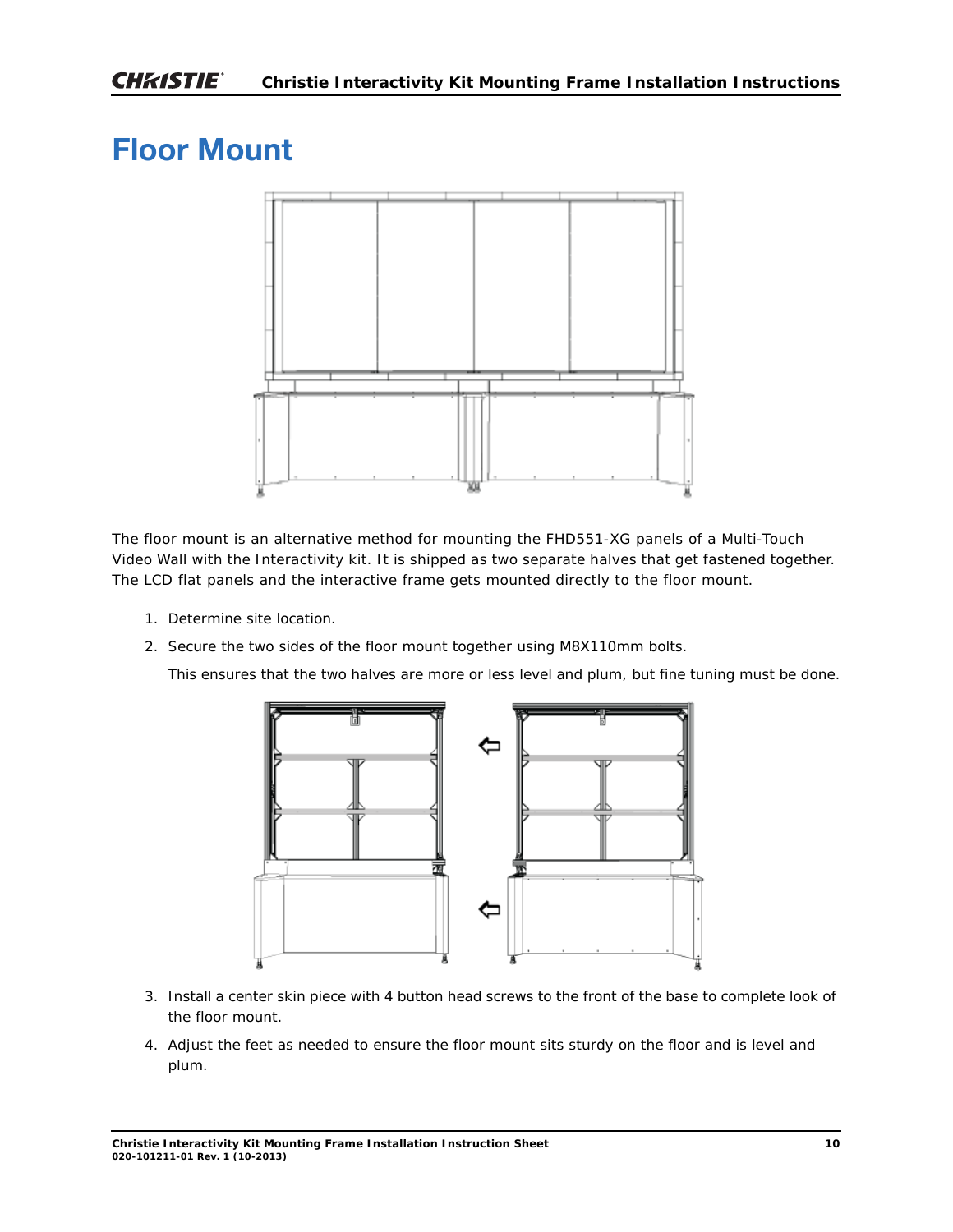5. Install 4 plates across the back and 1 plate in the front with 2 M6 screws each to prevent the 2 sides of the mount from shifting.



6. Tether the entire floor mount assembly to a wall or floor for added safety.

The method in which this is done should be determined by a qualified installer.

- 7. Install the MP10 LCD Video Wall Mount to each FHD551-XG panel as indicated in the MP10 LCD Video Wall Mount Instruction Sheet (020-100726-xx).
- 8. Mount 4 display carriages to the floor mount using the 4 pre-installed M6 screws on the centered bars.
- 9. Install 2 tethers to the top of Service Pull lever of each display carriage. Route the tether out the top through the slots in the tether retainer.
- 10. Install 3 wall hinges with 2 M6 screws each to the top c-channel of the floor mount frame 2 screws each.
- 11. Install 3 brackets with 2 M6 screws each to the bottom c-channel of the floor mount frame 4 screws each.
- 12. Hang the interactive assembly to the floor mount and ensure the pins of the two center retaining blocks engage the center hinge on the floor mount frame, and tighten the 4 M4 screws to secure the retaining block.
- 13. Insert the 3 threaded rods located at the bottom of the interactive sub-frame into the center hole of the bottom brackets installed in step 11.
- 14. To ensure optimum functionality of the Interactivity kit, the distance between the light sensor bars to the glass surface of the LCD flat panel must be  $13 \pm 3$ mm. You can move the plane back and forth by adjusting the three threaded rods on the bottom frame or by adjusting the carriage mount and by adding or removing shims to the rear surface of the hinge bracket.
- 15. To prevent accidentally removing the sensor frame assembly, using the Torx screw fasten the security bottom bracket to the bottom C-Channel at two places.



Do not extend more than two panels at a time from the floor mount for servicing. Failure to comply could result in minor or moderate injury.